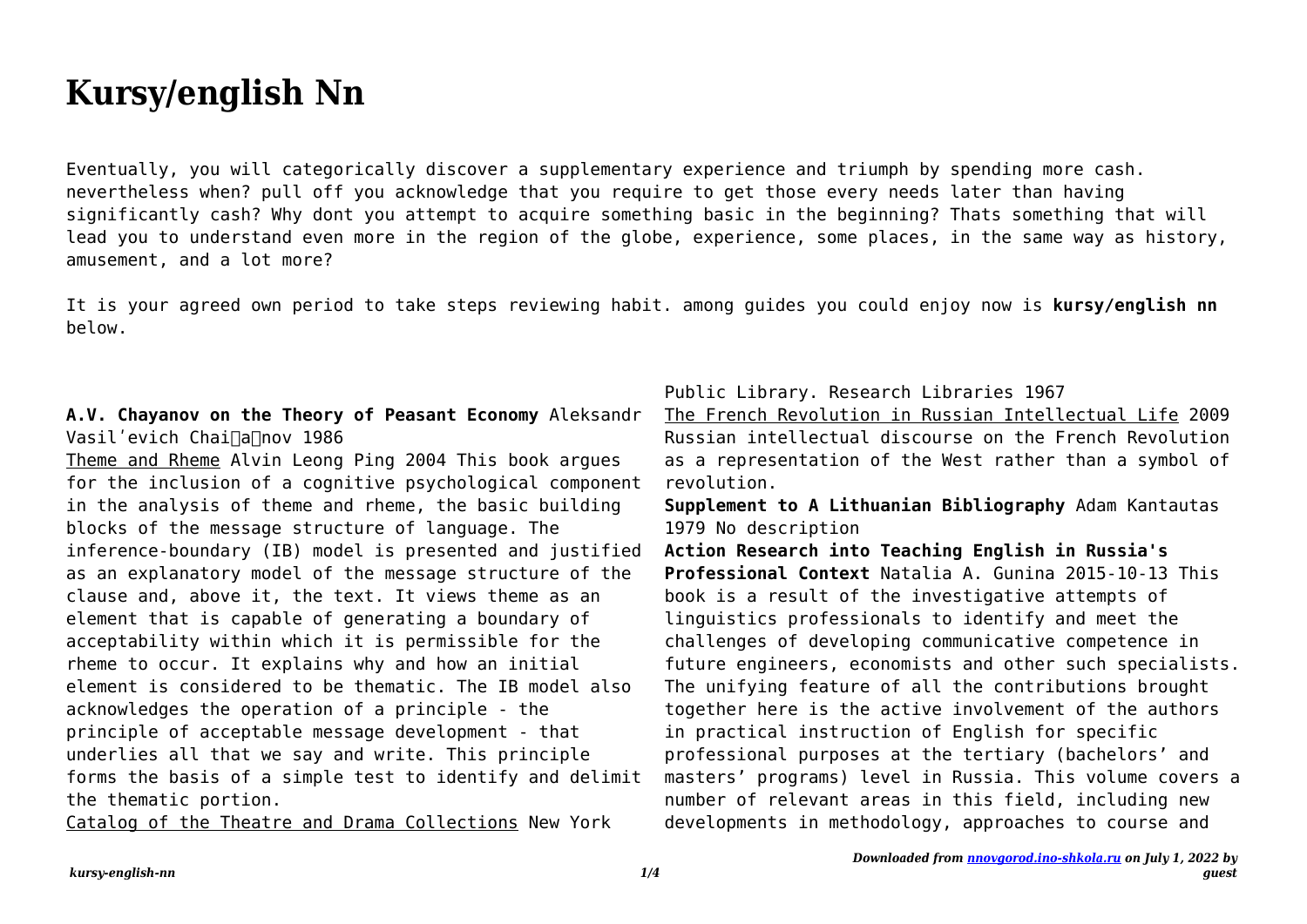materials design, and the contribution of language theory to foreign language teaching in a professional context. The unique teaching approach advocated in this book denounces the traditional practice of transferring classical methodology of communicative-oriented teaching to language classes for students with a non-linguistic or non-teaching professional orientation. The underlying idea of this volume is that a change in professional context implies a change in language teaching methodology, including materials, techniques and target competences. The ideas and experiences analysed here will appeal to anyone interested in the current trends in foreign language teaching and learning and particularly to educationalists.

**Library of Congress Catalog** Library of Congress 1970 Beginning with 1953, entries for Motion pictures and filmstrips, Music and phonorecords form separate parts of the Library of Congress catalogue. Entries for Maps and atlases were issued separately 1953-1955.

*Dictionary Catalog of the Slavonic Collection* New York Public Library. Slavonic Division 1974

*Reorganization of School Units* Katherine Margaret (O'Brien) Cook 1935

*An Arabic-English Vocabulary of the Colloquial Arabic of Egypt* Socrates Spiro 1895

The Aylwins John Innes Mackintosh Stewart 1967

**Bibliography of Mono- and Multilingual Dictionaries and Glossaries of Technical Terms Used in Geography as Well as in Related Natural and Social Sciences** Emil Meynen 1974

*Russian Second-language Textbooks and Identity in the Universe of Discourse* Olga Mladenova 2004 This book provides an overview of the changes of the Second-Language Learning discursive formation and the Identity discursive formation in Russian history. It proposes an explanatory model in which small-scale linguistic detail is joined with larger-scale language units in order to illuminate matters of cultural importance in their linguistic guise.

*World Index of Scientific Translations and List of Translations Notified to the International Translations Centre* 1977

National Union Catalog 1982

*Revolution of the Mind* Michael David-Fox 1997 Content Description #Includes bibliographical references (p. ) and index.

**Record of Current Educational Publications** 1925 **Europa. Rozprawa historyka z historią. Część 3** Norman Davies 2020-03-30 "Europa. Rozprawa historyka z historią to prawdziwe opus magnum Normana Daviesa. Od czasu ukazania się w październiku 1996 ten opasły tom przekroczył już nakład 150 tysięcy egzemplarzy, spotykając się z superlatywami, ale także wywołując ożywione dyskusje i kontrowersje. Europa fascynuje czytelników, którzy znajdą w niej znane już walory pisarstwa Daviesa - literacki temperament, rozległość zainteresowań, osobisty stosunek do tematu. Walory tej wspaniałej książki sprawiają, że mimo jej objętości czyta się ją jednym tchem. "

**Colonizing Russia's Promised Land** Aileen E. Friesen 2020-02-20 Colonizing Russia's Promised Land: Orthodoxy and Community on the Siberian Steppe, examines how Russian Orthodoxy acted as a basic building block for constructing Russian settler communities in current-day southern Siberia and northern Kazakhstan.

**The National Union Catalogs, 1963-** 1964 *Papers and Studies in Contrastive Linguistics* 1973 Vol. 1 contains papers delivered at the 2d Karpacz Conference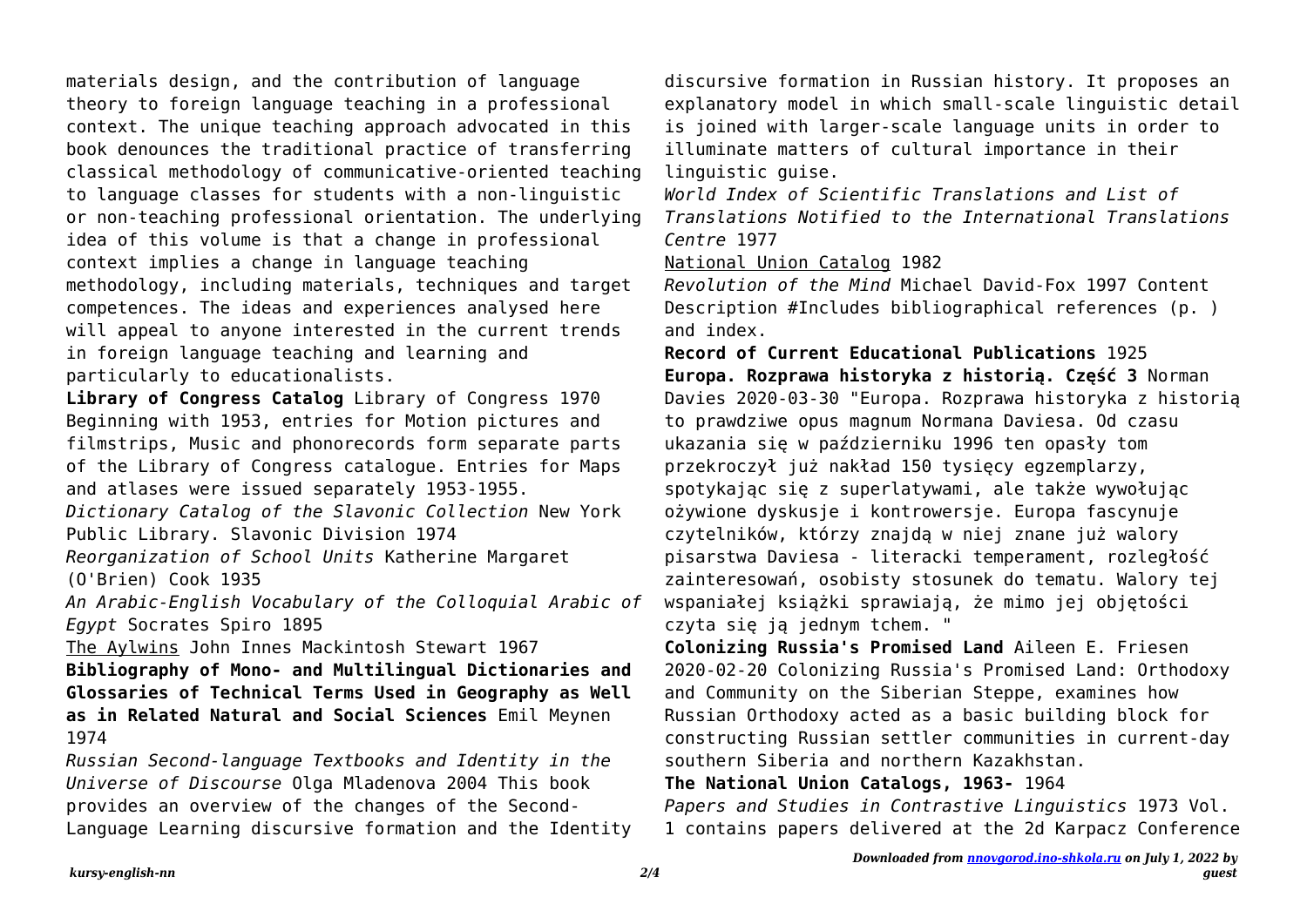## on Contrastive Linguistics, 1971.

**The National Union Catalog, Pre-1956 Imprints** 1968 *Literary Scholarship in Late Imperial Russia* Andy Byford 2007 The turn of the twentieth century was a decisive moment in the institutionalisation of Russia's literary scholarship. This is the first book in the English language to provide an in-depth analysis of the emergence of Russia's literary academia in the pre-Revolutionary era. In particular, Byford examines the rhetoric of self-representation of major academic establishments devoted to literary study, the canonisation of exemplary literary historians and philologists (Buslaev, Grot, Veselovskii, Potebnia, Ovsianiko-Kulikovskii), and attempts by Russian literary academics of this era to define their work as a distinct form of scholarship (nauka). By analysing a range of academic rituals, from celebrations of institutional anniversaries to professors inaugural lectures, and by dissecting the discourse of scholars' obituaries, commemorative speeches and manuals in scholarly methodology, Byford reveals how the identity of literary studies as a discipline was constructed in Russia. He provides not only a unique insight into fin-de-siecle Russian literary scholarship, but also an original approach to academic institutionalisation more widely. *Serial Publications of the Soviet Union, 1939-1957* Library of Congress. Cyrillic Bibliographic Project 1958 **Dictionary Catalog of the Research Libraries of the New York Public Library, 1911-1971** New York Public Library. Research Libraries 1979 Linguistic and Cultural Studies: Traditions and

Innovations Andrey Filchenko 2017-09-18 This book features contributions to the XVIIth International Conference "Linguistic and Cultural Studies: Traditions and Innovations" (LKTI 2017), providing insights into theory, research, scientific achievements, and best practices in the fields of pedagogics, linguistics, and language teaching and learning with a particular focus on Siberian perspectives and collaborations between academics from other Russian regions. Covering topics including curriculum development, designing and delivering courses and vocational training, the book is intended for academics working at all levels of education striving to improve educational environments in their context – school, tertiary education and continuous professional development.

**Manufacturing and Mechanical Engineering in the Soviet Union** Library of Congress. Reference Department 1953 *Polskie Książki Telefoniczne* 2003

**The National Union Catalog, Pre-1956 Imprints** Library of Congress 1972

**Union List of Serials in Libraries of the United States and Canada** 1931

*New Serial Titles* 1973

*The Theory of Peasant Co-operatives* Alexander Chayanov 1991

**Union List of Serials in Libraries of the United States and Canada** Gabrielle Ernits Malikoff 1931

Rock in the Reservation Yngvar Bordewich Steinholt 2004 Twelve Years a Slave Solomon Northup 101-01-01 "Having been born a freeman, and for more than thirty years enjoyed the blessings of liberty in a free State—and having at the end of that time been kidnapped and sold into Slavery, where I remained, until happily rescued in the month of January, 1853, after a bondage of twelve years—it has been suggested that an account of my life and fortunes would not be uninteresting to the public." -an excerpt